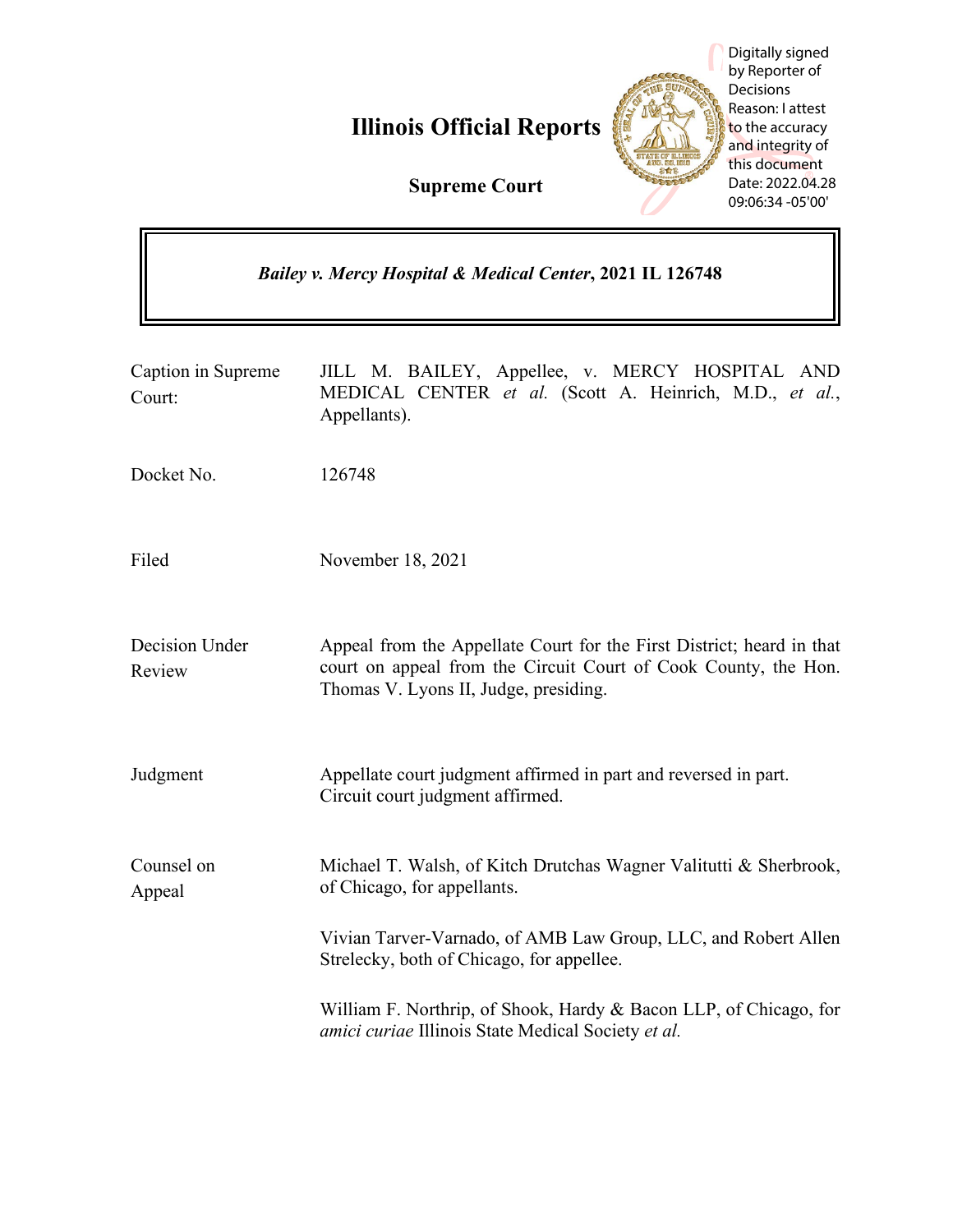Keith A. Hebeisen, Sarah F. King, and Bradley M. Cosgrove, of Clifford Law Offices, P.C., of Chicago, for *amicus curiae* Illinois Trial Lawyers Association.

Justices JUSTICE CARTER delivered the judgment of the court, with opinion. Chief Justice Anne M. Burke and Justices Garman, Theis, Neville, Michael J. Burke, and Overstreet concurred in the judgment and opinion.

### **OPINION**

¶ 1 This appeal asks whether the circuit court abused its discretion and denied plaintiff a fair trial by refusing to issue a nonpattern jury instruction on the loss of chance doctrine and a pattern jury instruction on informed consent in the underlying wrongful death and medical malpractice action. The appellate court answered that question in the affirmative, reversed the circuit court's judgment in part, and remanded for a new trial against certain defendants. 2020 IL App (1st) 182702. For the reasons that follow, we reverse in part the appellate court's judgment. We affirm the circuit court's judgment in its entirety.

### ¶ 2 I. BACKGROUND

¶ 3 Plaintiff, Jill M. Bailey, the independent administrator of the estate of Jill M. Milton-Hampton, deceased, filed a medical malpractice action in the circuit court of Cook County against defendants Mercy Hospital and Medical Center (Mercy); Scott A. Heinrich, M.D.; Brett M. Jones, M.D.; Amit Arwindekar, M.D.; Helene Connolly, M.D.; Tara Anderson, RN; and Emergency Medicine Physicians of Chicago, LLC (EMP).

¶ 4 Plaintiff's action arose from Jill's death on March 18, 2012, two days after she sought treatment at Mercy's emergency department. The action raised claims for wrongful death and medical negligence. Ultimately, the matter proceeded to a jury trial.

¶ 5 At trial, the evidence demonstrated that Jill arrived at Mercy's emergency department at about 6:45 p.m. on March 16, 2012. Jill, who was 42 years old, was evaluated by a triage nurse and complained of abdominal pain, nausea, vomiting, and diarrhea. Jill reported that she had recently recovered from a flu-like illness that caused a sore throat, chills, and fever, and she had been suffering from abdominal pain for four days. The triage nurse noted that Jill had tachycardia, or an elevated heart rate. Jill did not have a fever, and her respiratory rate was normal. A triage physician ordered a comprehensive metabolic panel (CMP) and a urinalysis.

¶ 6 Dr. Heinrich evaluated Jill in Mercy's main emergency department, where Jill continued to report nausea, vomiting, diarrhea, and abdominal pain. Jill did not have a fever, chest pain, or shortness of breath, but her heart rate was elevated at 124 beats per minute. The normal resting heart rate for a woman Jill's age was between 60 and 100. The results of Jill's CMP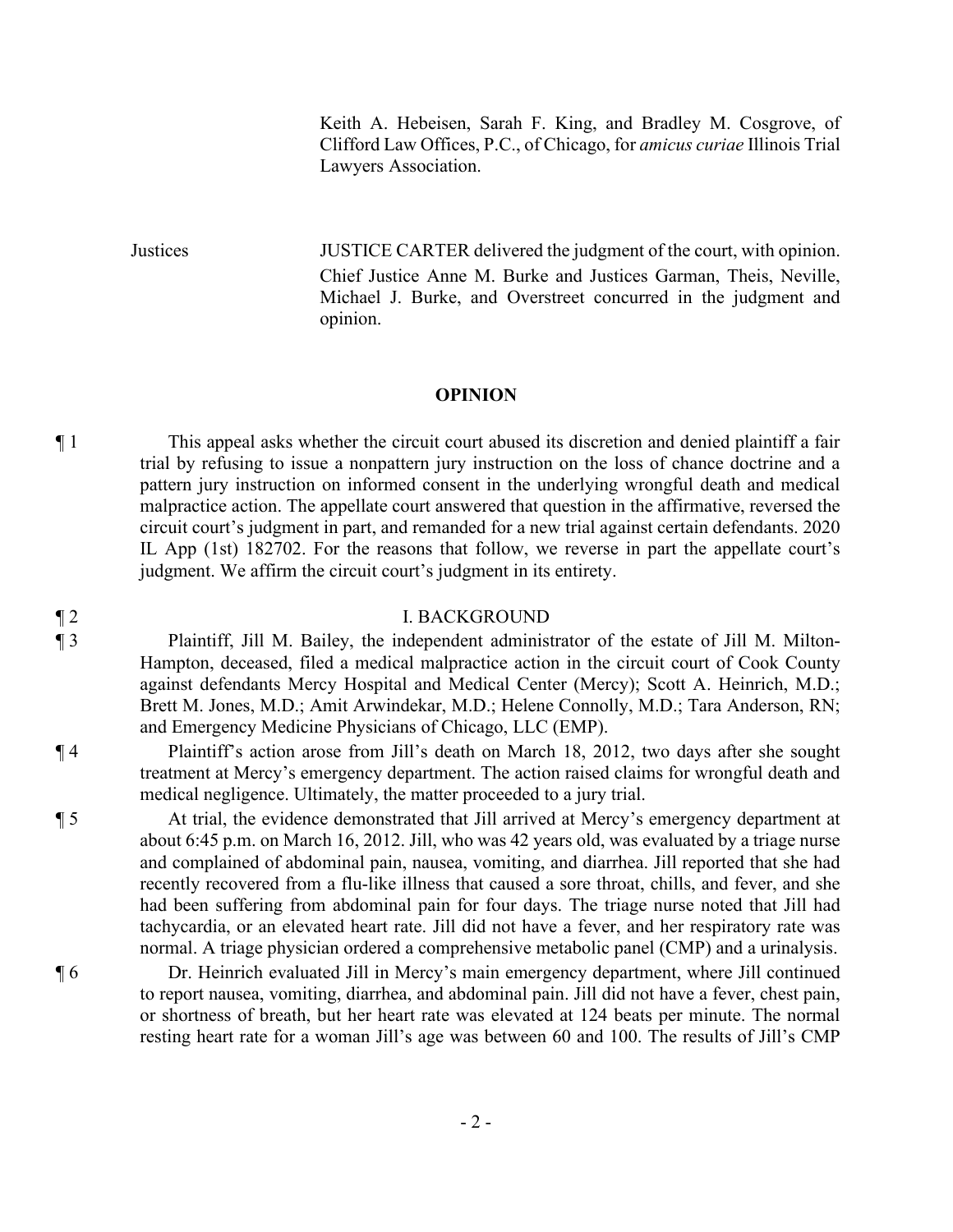revealed that her glucose, liver function, and kidney function were all normal. Jill's levels of sodium and chloride were low but consistent with a patient who was dehydrated.

¶ 7 Dr. Heinrich ordered a hemoglobin and hematocrit test to determine whether Jill was anemic. The results showed that Jill's hemoglobin level was 7.5, which was low and outside the normal parameter of 12 to 15 mg/dl. One potential cause of Jill's low hemoglobin was chronic anemia caused by Jill's current menstruation and history of heavy periods. To treat Jill's dehydration, Dr. Heinrich ordered three bags of intravenous fluids and also ordered medicine for her nausea, epigastric discomfort, and pain. At about 3:30 a.m., Dr. Heinrich evaluated Jill and prepared a note to transfer her care to Dr. Jones.

¶ 8 In his note, Dr. Heinrich indicated that Jill continued to complain of nausea but also reported improvement in her symptoms. Dr. Heinrich suspected that Jill's low blood counts were likely caused by menstruation. Although Dr. Heinrich did not have a definitive diagnosis, he believed that Jill had viral gastroenteritis, also referred to as stomach flu. Dr. Heinrich's conclusion was based on his physical examination of Jill, her symptoms, the results of her tests, and the fact that Jill reported improvement after receiving fluids. Dr. Heinrich did not suspect sepsis or toxic shock syndrome because Jill did not have a fever or rash, which were the typical signs of toxic shock syndrome.

¶ 9 After Jill was transferred to Dr. Jones's care, the doctors discussed Jill's history, her test results, and the "running diagnosis" of viral gastroenteritis. Jill received a third bag of fluids while under Dr. Jones's care and he planned to observe her progress. Dr. Jones reviewed the results of Jill's urinalysis, which were negative for a urinary tract infection and showed no signs of dehydration. After Jill received the fluids, she stated that she felt better. Based on Jill's lab results and response to fluids, Dr. Jones believed that she had viral gastroenteritis.

¶ 10 At 6 a.m. on March 17, Dr. Jones evaluated Jill, and he recommended admission to the hospital for observation and further testing. Jill, however, declined admission. Dr. Jones prepared a discharge note that provided:

> "I did see and evaluate [Jill]. She continues to be nauseated. I recommended further observation and admission, especially given her persistent tachycardia, abnormal laboratory studies, however, the patient declines this and would really like to go home. [Jill] does demonstrate decisional capacity. \*\*\* She agrees to return to the ER for worsening symptoms, severe pain, or for any other concerns. Her partner is with her, appears to be reliable[,] and will bring her back for worsening pain."

Dr. Jones testified that, before Jill left the hospital, he discussed the risks of leaving the hospital, including his concern that Jill had gastroenteritis and an elevated heart rate. Dr. Jones told Jill there were "multiple possibilities that [Jill's condition] could be[,] many of which are very, very serious." Dr. Jones told Jill he wanted her to return to the hospital if she experienced worsening symptoms.

¶ 11 Dr. Jones acknowledged that he was concerned with Jill's persistent elevated heart rate, which could indicate a pulmonary embolism, gastrointestinal bleeding, or an infection. Dr. Jones did not order any additional testing while he cared for Jill. Dr. Jones did not tell Jill he was concerned about gastrointestinal bleeding or sepsis, and he could not recall if he ever told Jill that she may have a life-threatening condition before she was discharged from Mercy.

¶ 12 After Jill's discharge on March 17, 2012, Dr. Heinrich returned to the hospital. Dr. Heinrich reviewed Jill's chart and learned that she was discharged after she declined admission to the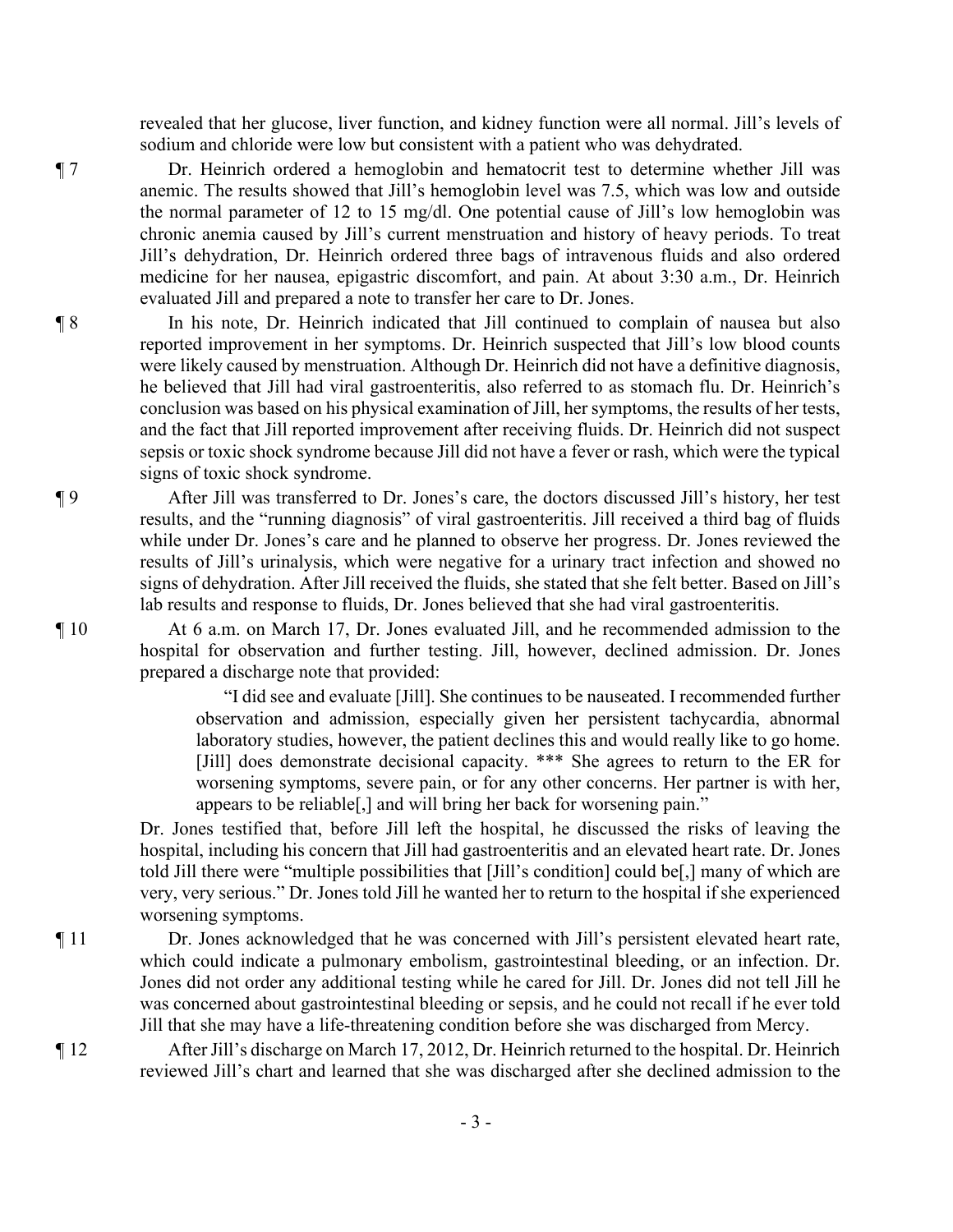hospital. Dr. Heinrich called Jill and spoke with her ex-husband, who stated that Jill had not improved and planned to return to Mercy.

- ¶ 13 Dr. Heinrich then called Dr. Connolly, the triage physician in Mercy's emergency department, and told her that Jill was previously at Mercy with abdominal pain and was returning with symptoms of nausea, vomiting, and diarrhea. Dr. Heinrich advised Dr. Connolly that she should order a computed tomography (CT) scan of Jill's abdomen.
- ¶ 14 Jill returned to Mercy's emergency department at 5:49 p.m. on March 17, 2012. When Dr. Connolly saw Jill's name appear in the computer system, she ordered an abdominal CT, a complete blood count (CBC), and a CMP. Dr. Connolly did not personally evaluate Jill, participate in her triage, or review her records.
- ¶ 15 A triage nurse evaluated Jill and recorded that Jill complained of cough, vomiting, diarrhea, shortness of breath, and chest pain. Jill's heart rate was elevated at 116, and her blood pressure was 90/53, which was low for diastolic blood pressure. Jill's respiratory rate was 20, and her skin was warm and dry. The triage nurse did not believe that Jill had an immediate cardiac need and thought Jill could remain in the waiting room until a hospital bed was available. The triage nurse did not contact Dr. Connolly with any concerns about Jill.
- ¶ 16 Approximately four hours later, at about 9:40 p.m., Jill was transferred to Mercy's main emergency department and evaluated by emergency room nurse Tara Anderson. Anderson's initial assessment note indicated that Jill was alert and oriented and had symptoms of vomiting and cramping. Jill's skin was warm and dry, and her respiratory pattern was normal. Jill did not complain of chest pain or shortness of breath.
- ¶ 17 Dr. Arwindekar and Marco Rodriguez, an emergency medicine resident, cared for Jill in the main emergency department. Jill continued to report symptoms of nausea, vomiting, and diarrhea. Jill had an elevated heart rate, her respiratory rate was normal, and she was alert and oriented.
- ¶ 18 Jill did not have a fever and did not report chest pain or shortness of breath to Dr. Arwindekar. Jill did not have blood in her urine or pain with urination, the typical symptoms of an infection. Jill also did not have any skin rashes. According to Dr. Arwindekar, Jill's white blood cell count was minimally elevated at 12.2, potentially caused by stress, infection, injury, or dehydration. The neutrophils in Jill's blood were not elevated, which suggested Jill did not have an acute infection. Jill's hemoglobin level was 7.2, which was lower than her prior result and was consistent with chronic anemia.
- ¶ 19 Shortly after 10 p.m., Rodriguez ordered intravenous fluids, pain and nausea medication, and a chest X-ray. When Rodriguez's shift ended at midnight, he reexamined Jill before transferring her care to Dr. Arwindekar. In his note, Rodriguez observed that Jill stated that her pain and nausea had improved and her condition was stable. Rodriguez believed that Jill had a viral infection and did not suspect that she had sepsis.
- ¶ 20 At about 12:50 a.m. on March 18, 2012, Jill had an abdominal CT scan, which indicated a "heterogenous density" in Jill's vaginal area that "should be correlated clinically." According to Dr. Arwindekar, the "heterogenous density" indicated that Jill had blood clots in her vagina, consistent with a menstruating woman. Dr. Arwindekar did not believe the CT scan indicated the presence of a tampon, but he did not determine whether Jill was using a tampon.
- ¶ 21 Around 2 a.m., nurse Anderson documented that Jill's pulse, blood pressure, temperature, and respiration were normal. About 30 minutes later, around 2:37 a.m., Dr. Arwindekar placed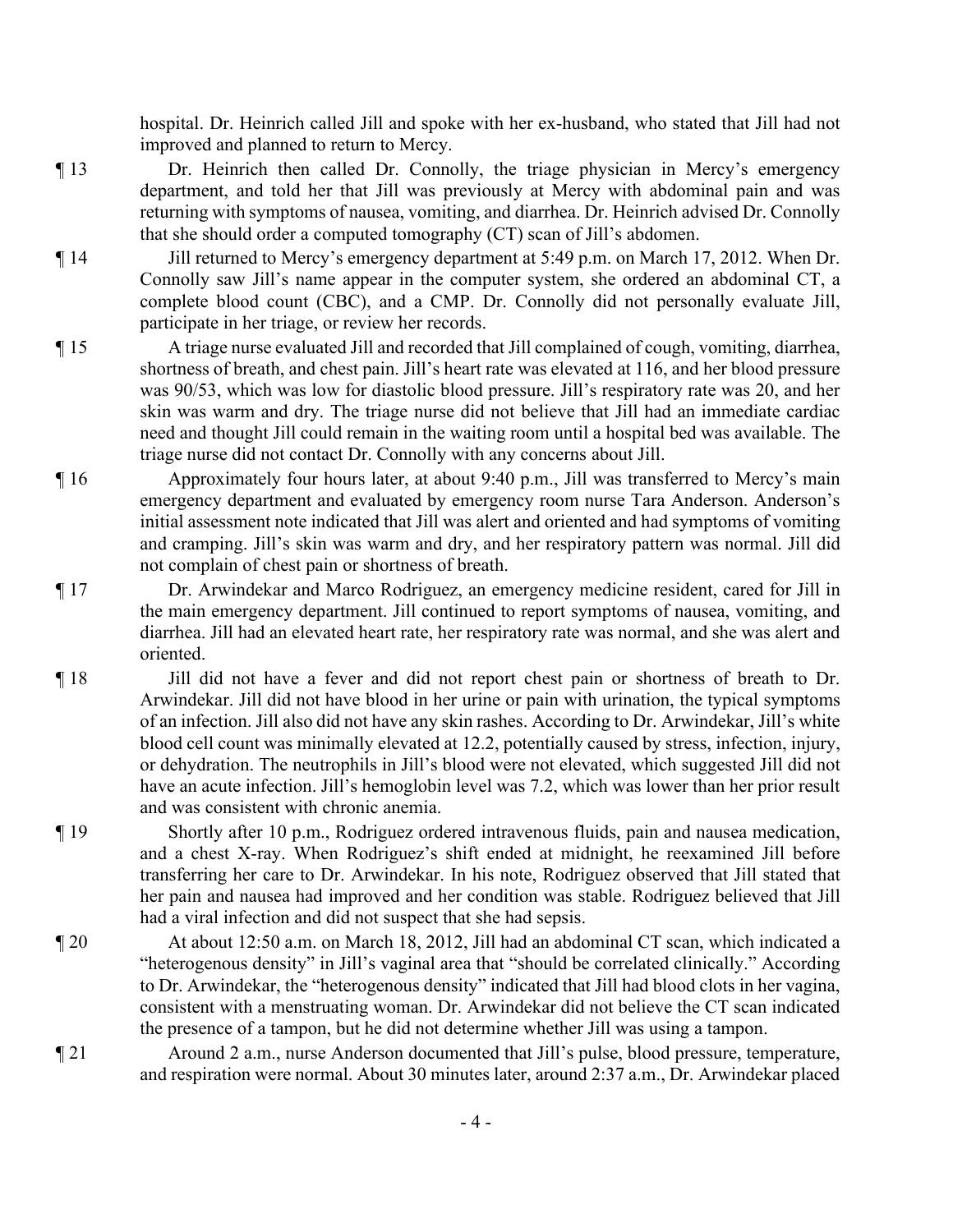an order to transfer Jill to the observation unit that was used for patients expected to be discharged within 24 to 48 hours. At that time, Jill still felt nauseated and had diarrhea. However, Jill's elevated heart rate had improved, her vital signs were normal, her condition was stable, and she did not have a fever. Based on this information, Dr. Arwindekar believed that Jill's condition was consistent with viral gastroenteritis.

- ¶ 22 At 4:30 a.m., Jill was transferred to the observation unit in stable condition with normal vital signs. About an hour later, however, at 5:50 a.m., Jill went into cardiopulmonary arrest. Jill was intubated and resuscitated and then transferred to the intensive care unit. While in the ICU, Jill suffered a successive series of cardiac arrests and ultimately died at 11:30 a.m. on March 18.
- ¶ 23 A subsequent postmortem examination by Cook County medical examiner Lauren Woertz indicated that Jill died from myocarditis resulting from sepsis. Woertz's report indicated that Jill's blood cultures showed that methicillin-resistant staphylococcus aureus (MRSA) bacteria was present in Jill's blood.
- ¶ 24 At the request of Jill's family, James Bryant performed a second autopsy on Jill. He concluded that Jill's cause of death was acute and chronic congestive heart failure due to dilated cardiomyopathy. Bryant's report did not indicate that Jill had myocarditis or sepsis.
- ¶ 25 At trial, the parties disagreed on Jill's cause of death. Plaintiff argued that Jill died of toxic shock syndrome and sepsis caused by a retained tampon, which could have been treated by antibiotics if timely diagnosed by defendants. Plaintiff presented several medical experts to support her theory of Jill's death. Generally, those experts testified that sepsis is caused by an untreated infection that can cause inflammation, an elevated heart rate, damage to organs, and pain. MRSA is a common bacterial pathogen that can cause toxic shock syndrome and result from tampon use. Plaintiff's experts testified that the "heterogenous density" observed in Jill's abdominal CT report was a tampon. Woertz's postmortem report also indicated that MRSA grew from Jill's blood cultures, supporting the theory that Jill had an untreated bacterial infection that resulted in sepsis.
- ¶ 26 Plaintiff's experts further testified that Jill had several symptoms consistent with sepsis, including a sore throat, chills, abdominal pain, and vomiting. Although Jill did not have the common symptoms of sepsis, such as a fever or rash, when she presented at Mercy's emergency room, plaintiff's medical expert testified that those symptoms could have resolved prior to Jill's admission, as she had been sick for several preceding days.
- ¶ 27 Plaintiff's experts asserted that defendants should have considered toxic shock syndrome and sepsis because Jill was menstruating and because toxic shock can be caused by bacteria from a tampon. Before Jill was allowed to leave Mercy during her discharge, defendants should have performed additional testing and then informed Jill that she had a bacterial infection that could cause death without antibiotic treatment. According to plaintiff's medical experts, defendants deviated from the standard of care for someone in Jill's condition, and Jill would have survived if she received the proper information and treatment, including an antibiotic, for sepsis.
- ¶ 28 In contrast, defendants argued that Jill died of acute viral myocarditis, which could not be treated with antibiotics. Defendants presented several medical experts to support their theory. Those experts testified that there was no evidence of bacterial infection found during Jill's autopsy and no identified infection site in Jill's body. Defendants' experts testified that Jill's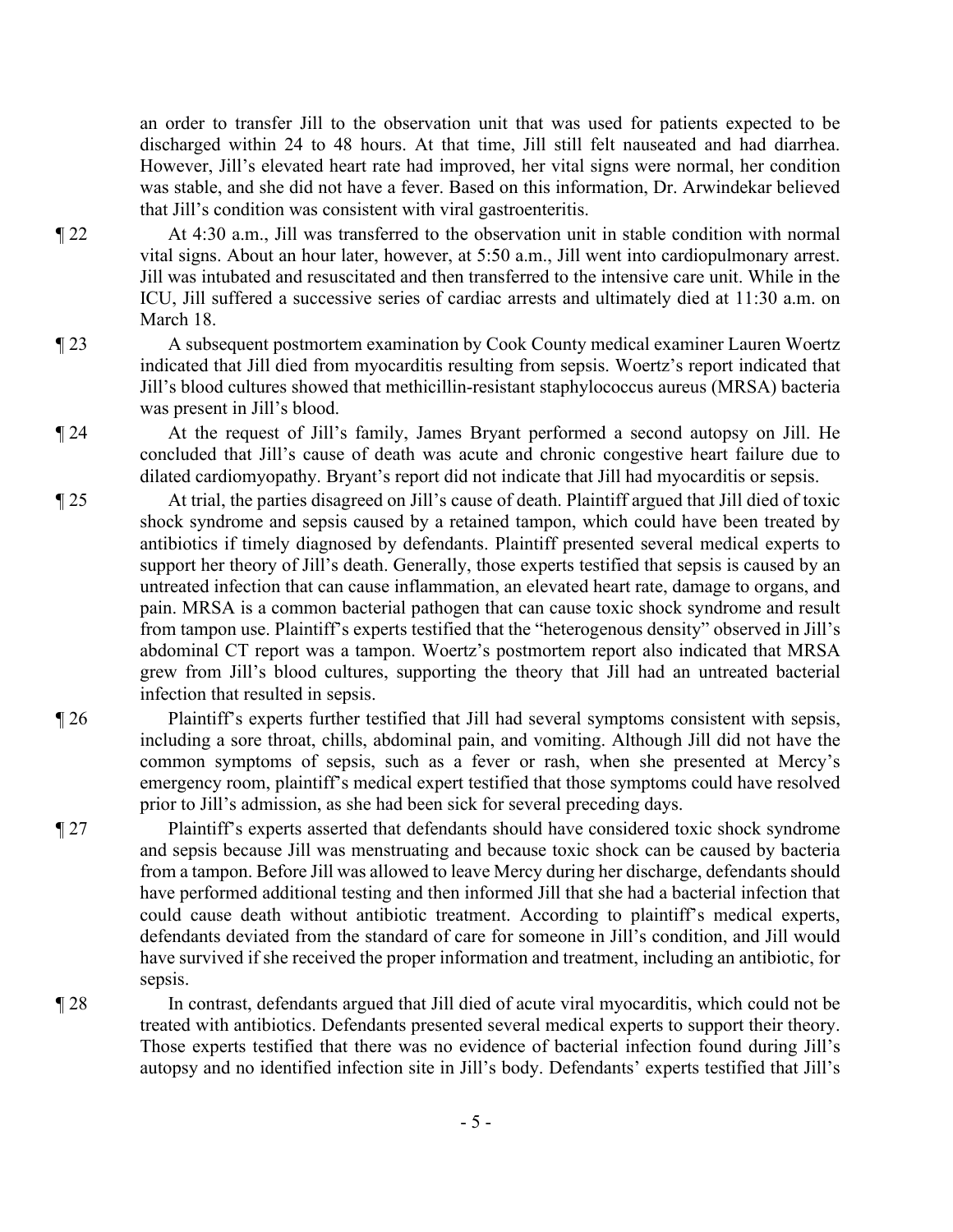abdominal CT did not indicate the presence of a tampon or that Jill had a life-threatening condition. Similarly, Jill's autopsy did not indicate the presence of a tampon.

¶ 29 Although a postmortem blood sample tested positive for MRSA, defendants' experts asserted that it was the result of contamination introduced during the resuscitation attempts when several medical lines were inserted into Jill's body. Jill's blood work did not indicate a patient with a systemic bacterial infection, and Jill's kidneys were functioning properly. Jill's autopsy reports did not show evidence of bacterial infection, which would have been present if Jill had toxic shock syndrome or bacterial sepsis.

- ¶ 30 One of defendants' medical experts testified that the Centers for Disease Control symptoms for toxic shock syndrome included a documented fever of 102 degrees or greater, a skin rash, desquamation (shedding of skin layers), low blood pressure, and multisystem organ failure. Jill had two isolated blood pressure readings below normal levels but none of the other diagnostic symptoms for toxic shock syndrome. In addition, Jill's autopsy did not indicate that she suffered from multisystem organ failure.
- ¶ 31 Defendants' medical experts opined that Jill died from a fulminant viral myocarditis, which is a progressive condition that causes acute heart damage. Jill's symptoms at the hospital were consistent with viral gastroenteritis, which is a preceding viral illness that may be associated with myocarditis. Defendants' experts testified that nothing that defendants did, or failed to do, contributed to Jill's death. Instead, defendants' care met the applicable standard of care.
- ¶ 32 Ultimately, the jury returned a verdict against plaintiff and in favor of all defendants. The circuit court entered a judgment consistent with the jury's verdict.
- ¶ 33 On direct appeal, plaintiff argued that the trial court denied her a right to a fair trial and abused its discretion when it refused to give three jury instructions she requested: (1) Illinois Pattern Jury Instructions, Civil, No. 105.07.01 (2011) (hereinafter IPI Civil No. 105.07.01), the instruction on informed consent; (2) Illinois Pattern Jury Instructions, Civil, No. 5.01 (2011) (hereinafter IPI Civil No. 5.01), the instruction relating to missing evidence or witnesses; and (3) a nonpattern jury instruction on the loss of chance doctrine. Plaintiff also challenged the trial court's ruling to allow the testimony of one of defendant's medical experts and a demonstrative exhibit. Last, plaintiff argued that the jury's verdict was against the manifest weight of the evidence. 2020 IL App (1st) 182702, ¶ 80.
- ¶ 34 In relevant part, the appellate court agreed with plaintiff that the trial court abused its discretion and denied her a fair trial when it refused to issue a pattern jury instruction on informed consent and, instead, issued a one-line instruction on informed consent. The appellate court reasoned that the circuit court's instruction "was an inaccurate statement of the applicable law" and "did not explain the elements of informed consent, including Dr. Jones's duty to disclose material risks" before Jill left the hospital. *Id.* ¶ 97. The appellate court rejected defendants' contention that an informed consent instruction is limited to instances when a medical procedure or test is performed because defendants did not cite any caselaw to support that proposition. *Id.* ¶ 98.
- 

¶ 35 The appellate court also agreed with plaintiff's contention that the circuit court denied her a right to a fair trial by refusing to give her proposed nonpattern jury instruction on the loss of chance doctrine and by only giving the long-form proximate causation instruction based on IPI Civil No. 15.01. *Id.* ¶ 112. The appellate court acknowledged that its decision conflicted with *Cetera v. DiFilippo*, 404 Ill. App. 3d 20, 45 (2010), and other decisions affirming a trial court's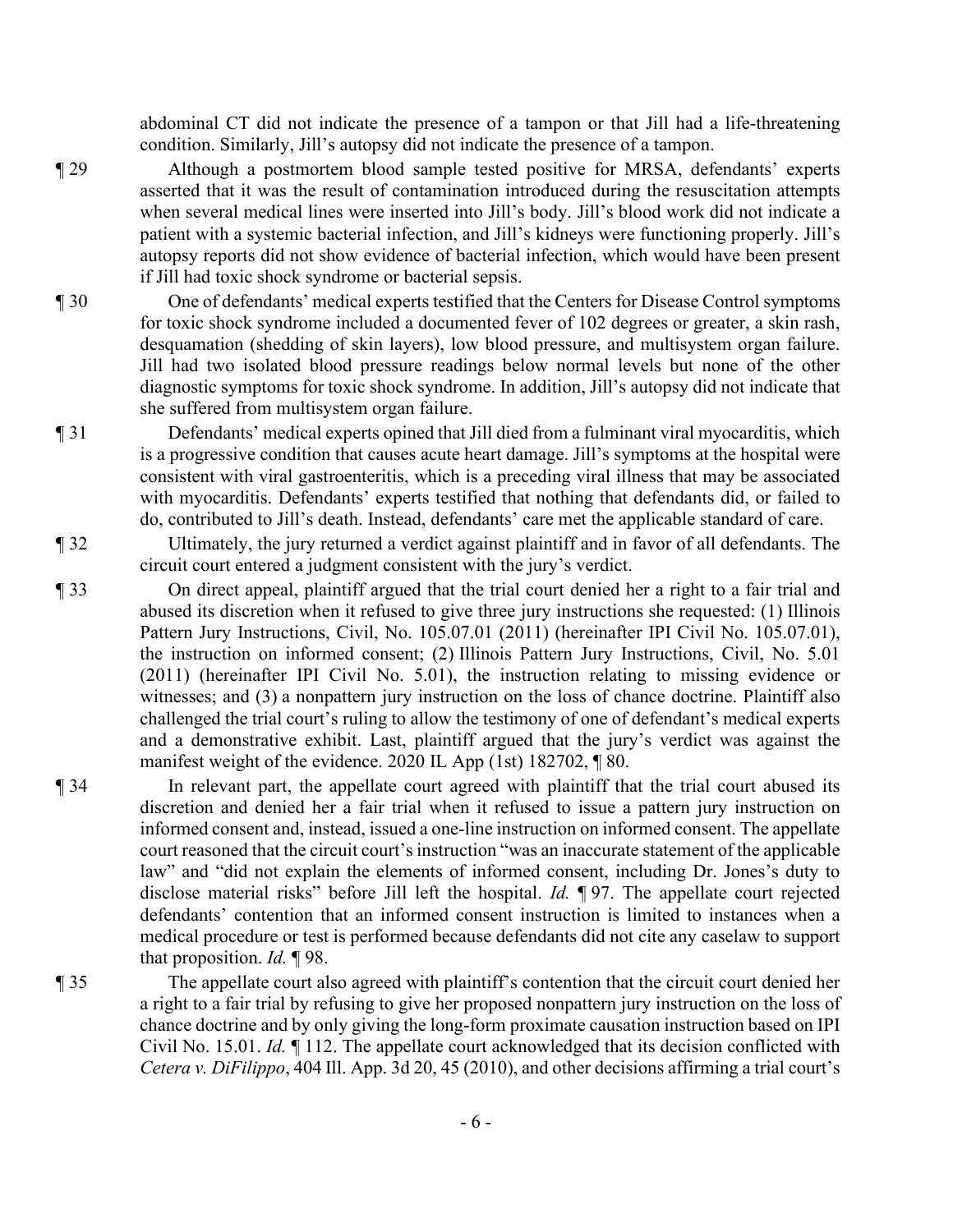refusal to issue a nonpattern instruction on loss of chance when the jury is instructed on proximate cause by IPI (Civil) No. 15.01. 2020 IL App (1st) 182702, ¶ 113.

¶ 36 The appellate court reasoned that

"[i]f we continue to follow *Cetera* and the cases that have found no error where a trial court gives IPI Civil No. 15.01 and refuses to give a nonpattern instruction on the loss of chance, a plaintiff may never be able to submit an instruction explaining a loss of chance theory to the jury." *Id.* ¶ 114.

The court further found that the instruction on proximate cause in IPI Civil No. 15.01 was insufficient because it did not specifically instruct "that the jury may consider, as a proximate cause of a patient's injury, that a defendant's negligence lessened the effectiveness of the treatment or increased the risk of an unfavorable outcome to a patient." *Id.* ¶ 115.

¶ 37 The appellate court rejected, or declined to consider, the remainder of plaintiff's arguments. *Id.* **[11** 105, 124, 131, 134-35. Ultimately, the court concluded as follows:

> "The trial court erred when it refused to give plaintiff's proposed instruction on informed consent based on IPI Civil No. 105.07.01 and when it refused to give plaintiff's nonpattern instruction on the loss of chance doctrine. We reverse the jury's verdict finding against plaintiff and in favor of defendants Brett Jones, Scott Heinrich, Amit Arwindekar, Helene Connolly, and Emergency Medicine Physicians of Chicago, and remand for a new trial with respect to these defendants. We affirm the jury's verdict finding in favor of defendant Tara Anderson and Mercy Hospital and Medical Center and against plaintiff." *Id.* ¶ 137.

¶ 38 We allowed defendants' petition for leave to appeal pursuant to Illinois Supreme Court Rule 315 (eff. Oct. 1, 2020). The Illinois State Medical Society and American Medical Association were granted leave to file an *amicus curiae* brief in support of defendants' position. Ill. S. Ct. R. 345 (eff. Sept. 20, 2010). The Illinois Trial Lawyers Association was granted leave to file an *amicus curiae* brief in support of plaintiff's position. *Id.*

¶ 39 II. ANALYSIS

¶ 40 On appeal, defendants challenge the appellate court's determination that the circuit court committed reversible error that warrants a new trial by refusing plaintiff's request for two jury instructions: (1) a nonpattern jury instruction on the loss of chance doctrine and (2) a pattern jury instruction on informed consent. Alternatively, if this court determines a new trial is warranted, defendants request that this court clarify the proposed jury instructions and proper parties for the new trial.

¶ 41 This court recognizes that civil litigants are entitled to have the jury instructed on the issues presented, the applicable legal principles, and the facts that must be proved to support a verdict. *Dillon v. Evanston Hospital*, 199 Ill. 2d 483, 505 (2002). "While the threshold for permitting an instruction in a civil case is modest, the standard for reversing a judgment based on failure to permit an instruction is high. The decision as to which jury instructions to use falls within the discretion of the trial court." *Heastie v. Roberts*, 226 Ill. 2d 515, 543 (2007).

¶ 42 Thus, we generally review a trial court's decision to grant or deny a jury instruction for an abuse of discretion. *Studt v. Sherman Health Systems*, 2011 IL 108182, ¶ 13. " 'The standard for determining an abuse of discretion is whether, taken as a whole, the instructions are sufficiently clear so as not to mislead and whether they fairly and correctly state the law.' " *Id.*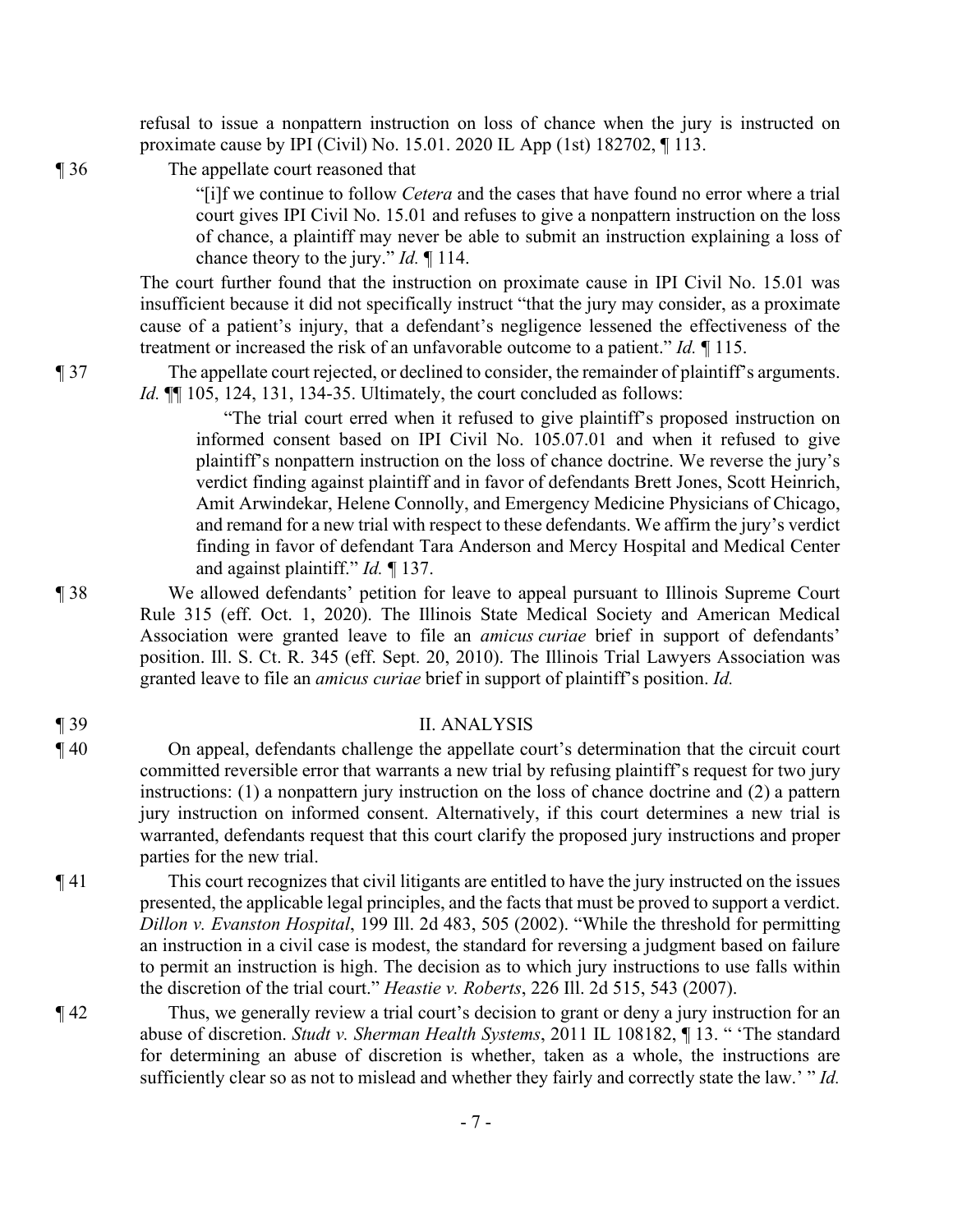(quoting *Dillon*, 199 Ill. 2d at 505). This court reviews *de novo* the legal question of whether the instruction accurately conveyed the applicable law. *Id.* (citing *Barth v. State Farm Fire & Casualty Co.*, 228 Ill. 2d 163, 170 (2008)). Ultimately, a reviewing court should grant a new trial only when the trial court's refusal to give a tendered jury instruction results in serious prejudice to the party's right to a fair trial. *Heastie*, 226 Ill. 2d at 543.

¶ 43 A. Nonpattern Jury Instruction on Loss of Chance Doctrine

¶ 44 Defendants first argue that the appellate court erred in concluding that the circuit court denied plaintiff a fair trial when it refused to give her proposed nonpattern jury instruction on the loss of chance doctrine. Plaintiff's proposed nonpattern jury instruction on loss of chance provided as follows:

> "If you decide or if you find that the plaintiff has proven that a negligent delay in the diagnosis and treatment of sepsis in Jill Milton-Hampton lessened the effectiveness of the medical services which she received, you may consider such delay one of the proximate causes of her claimed injuries and death."

- ¶ 45 Defendants contend that the appellate court's determination that this instruction should have been given to the jury is based on the court's erroneous determination that the loss of chance doctrine is a distinct theory of causation from traditional proximate cause principles addressed in pattern jury instruction IPI Civil No. 15.01, which was given to the jury in this case.
- ¶ 46 According to defendants, the appellate court's decision is inconsistent with this court's decision in *Holton v. Memorial Hospital*, 176 Ill. 2d 95 (1997), when this court recognized the loss of chance doctrine and harmonized it with traditional concepts of proximate cause. Defendants further assert that the appellate court's decision contradicts other published decisions that found a nonpattern jury instruction on the loss of chance doctrine is not required to ensure a fair trial.
- ¶ 47 Plaintiff responds that the appellate court correctly held that she was denied a fair trial when the jury was not properly instructed on the loss of chance doctrine by her proposed nonpattern jury instruction. Citing this court's recognition of the loss of chance doctrine in *Holton*, plaintiff argues that she was entitled to seek damages to the extent Jill's chance of recovery or survival was lessened by the defendants' alleged malpractice. Her proposed nonpattern instruction properly stated the relevant principles of law for a loss of chance claim, informed the jurors of the issue presented, and was supported by the facts presented through her evidence.
- ¶ 48 Plaintiff disagrees with defendants' assertion that the pattern instruction on proximate cause in IPI Civil No. 15.01 was sufficient to inform the jury because it fails to instruct the jury completely and accurately on the law for loss of chance. Specifically, plaintiff contends that IPI Civil No. 15.01 "does not explain the elements of the loss of chance doctrine and how it fits into the overall scheme of damages."
- ¶ 49 To address the parties' dispute on this issue, we first consider our decision in *Holton* that analyzed the loss of chance doctrine under Illinois law. As we observed in *Holton*,

" '[l]ost chance' or 'loss of chance' in medical malpractice actions refers to the injury sustained by a plaintiff whose medical providers are alleged to have negligently deprived the plaintiff of a chance to survive or recover from a health problem, or where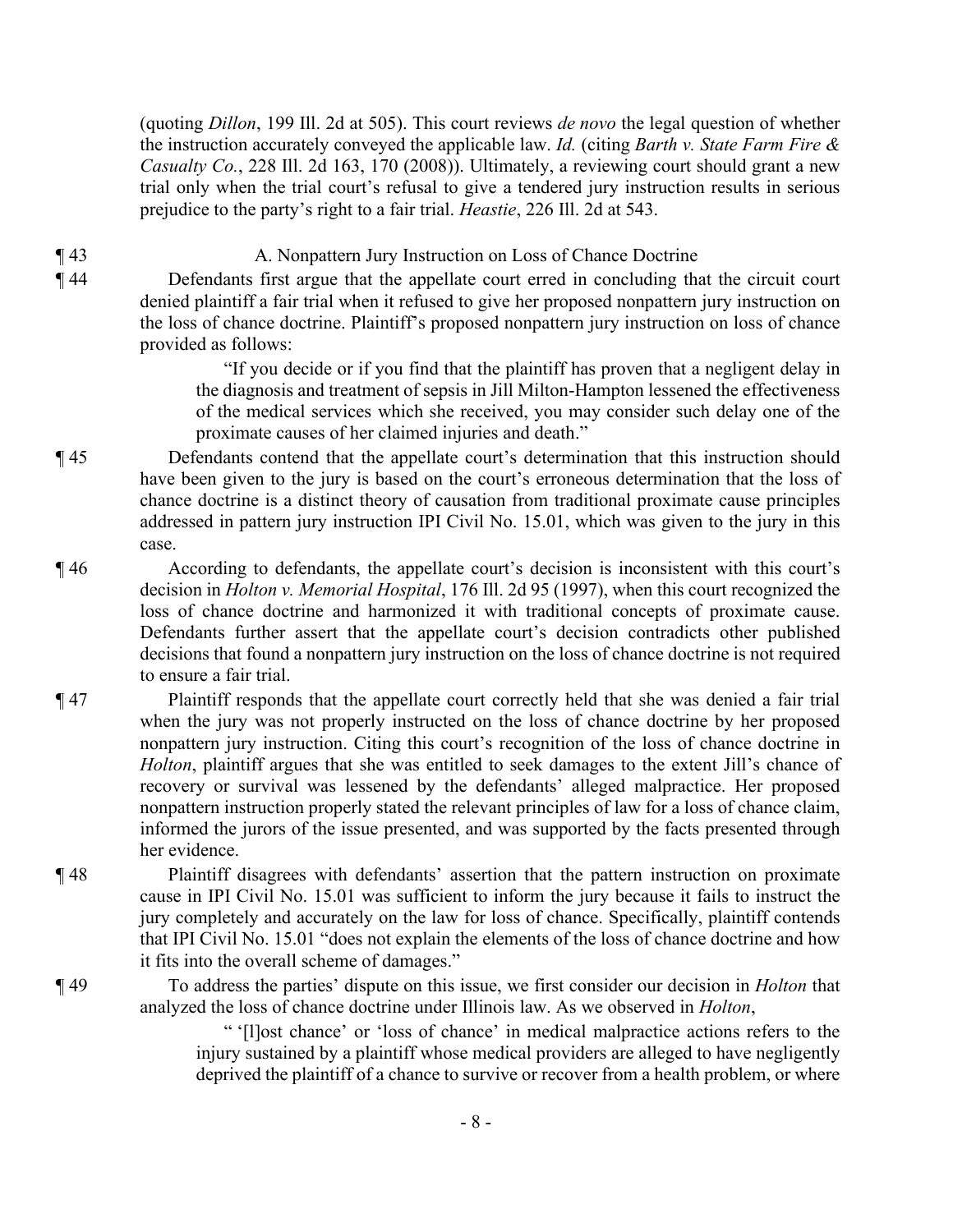the malpractice has lessened the effectiveness of treatment or increased the risk of an unfavorable outcome to the plaintiff." *Id.* at 111.

In 1997, the time of our decision in *Holton*, there was disagreement in Illinois law on whether the loss of chance doctrine relaxed the traditional proximate cause standard in medical malpractice actions or whether the doctrine could be satisfied by, and harmonized with, traditional principles of proximate cause. *Id.* at 112-13.

¶ 50 After analyzing several decisions from the appellate court, this court held in *Holton* that "the loss of chance concept, when properly analyzed, does not relax or lower plaintiffs' burden of proving causation" for purposes of Illinois law. *Id.* at 120. Instead, we concluded that the loss of chance doctrine comports with the traditional proximate cause standard articulated in *Borowski v. Von Solbrig*, 60 Ill. 2d 418 (1975), which requires a plaintiff to prove that defendant's negligence " 'more probably than not' " caused plaintiff's injury. *Holton*, 176 Ill. 2d at 107, 120.

¶ 51 Following *Holton*, our appellate court has repeatedly concluded that a trial court does not deny the plaintiff a fair trial when it refuses to issue a nonpattern jury instruction on the loss of chance doctrine. *Cetera*, 404 Ill. App. 3d at 45; *Sinclair v. Berlin*, 325 Ill. App. 3d 458, 466- 67 (2001); *Lambie v. Schneider*, 305 Ill. App. 3d 421, 428-29 (1999); *Henry v. McKechnie*, 298 Ill. App. 3d 268, 277 (1998).

- ¶ 52 *Sinclair* is representative of the general reasoning applied in these cases to find a nonpattern jury instruction on the loss of chance doctrine is not required to accurately inform the jury of the applicable law and ensure a fair trial. As the appellate court in *Sinclair* explained, "lost chance is not a separate theory of recovery but rather a concept that enters into proximate cause analysis in medical malpractice cases when a plaintiff alleges a defendant's negligent delay in diagnosis or treatment has lessened the effectiveness of treatment." *Sinclair*, 325 Ill. App. 3d at 466. Moreover, "[a]lthough Sinclair's proposed lost chance instruction may be an accurate statement of law, the trial court is required by Supreme Court Rule 239(a) (134 Ill. 2d R. 239(a)) to use the IPI instruction whenever it is applicable." *Id.*
- ¶ 53 Because the trial court in *Sinclair* issued the proximate cause pattern jury instruction found in IPI Civil No. 15.01, the appellate court in *Sinclair* concluded that "[t]he lost chance doctrine, as a form of proximate cause, was encompassed within the instruction given to the jury." *Id.*  at 467. The appellate court also observed that plaintiff's counsel advanced her loss of chance claim to the jury. Accordingly, *Sinclair* concluded that, when the jury is instructed on proximate cause by a pattern jury instruction such as IPI Civil No. 15.01, the trial court's refusal to provide a separate nonpattern jury instruction on loss of chance does not deny the plaintiff a fair trial. *Id.*
- ¶ 54 More recently, in *Cetera*, the appellate court adhered to *Sinclair*'s rationale and holding. *Cetera* observed that appellate court decisions consistently affirm a trial court's refusal to issue a nonpattern instruction on loss of chance "because IPI Civil 3d No. 15.01 properly states the law in lost chance medical malpractice cases." *Cetera*, 404 Ill. App. 3d at 45; see also *Gretencord-Szobar v. Kokoszka*, 2021 IL App (3d) 200015, ¶ 47 (declining to follow the appellate court decision presently under review and, instead, following *Cetera* when IPI Civil No. 15.01 is provided to the jury).
- 

¶ 55 Here, however, the appellate court rejected this uniform precedent to conclude that the circuit court denied plaintiff a fair trial when it refused her nonpattern instruction on the loss

- 9 -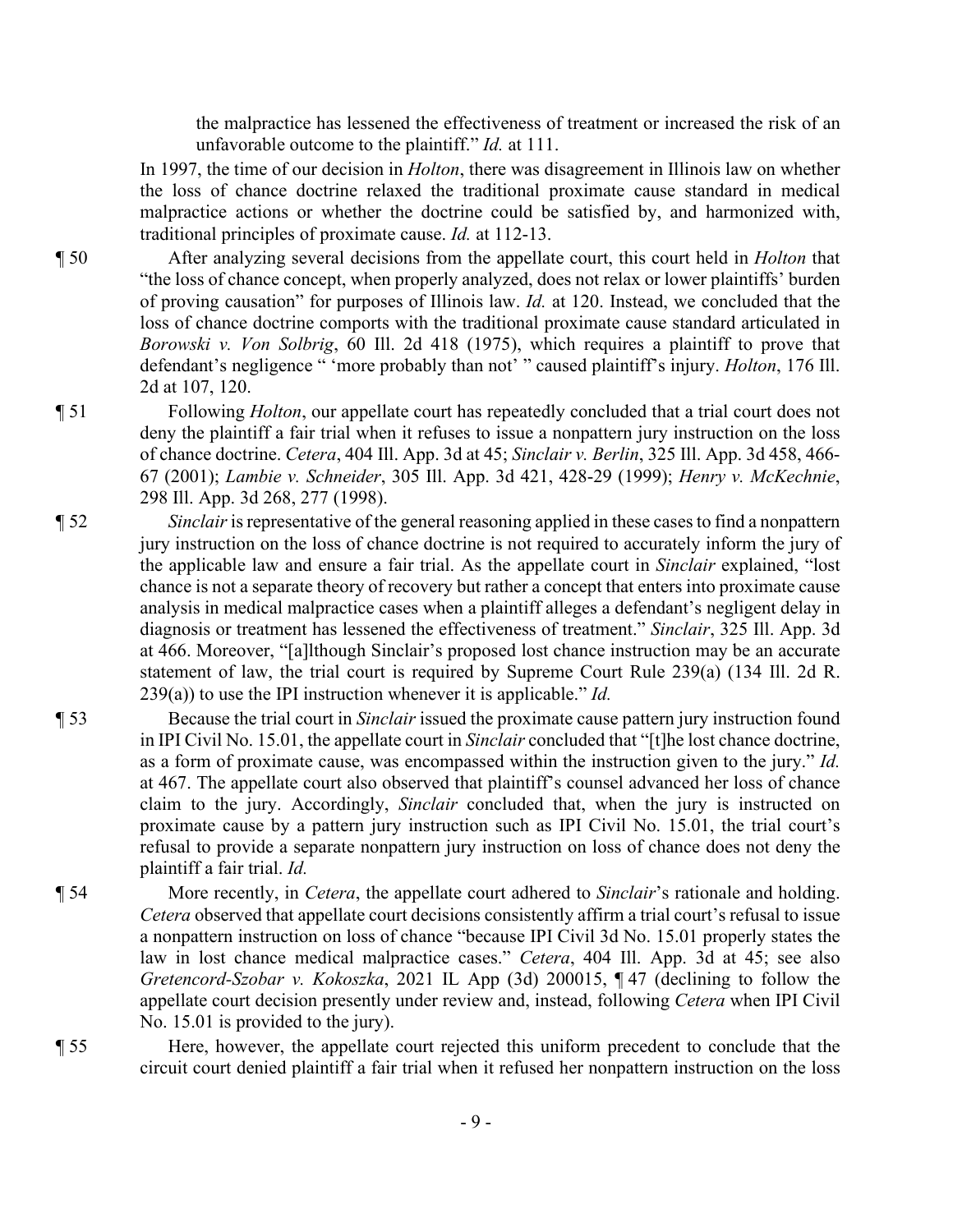of chance doctrine even when the jury was provided pattern jury instruction IPI Civil No. 15.01 on proximate cause. 2020 IL App (1st) 182702, ¶ 108. According to the appellate court in this case, IPI Civil No. 15.01 is inadequate because it "does not distinctly inform the jury about loss of chance, *i.e.*, that the jury may consider, as a proximate cause of a patient's injury, that a defendant's negligence lessened the effectiveness of the treatment or increased the risk of an unfavorable outcome to a plaintiff." *Id.* ¶ 115. We disagree.

¶ 56 Our decision in *Holton* held that the loss of chance doctrine "comports," or is consistent with, traditional concepts of proximate cause and does not relax, lower, or otherwise alter a plaintiff's burden of proving causation. *Holton*, 176 Ill. 2d at 120. Contrary to the appellate court's suggestion, causation for purposes of the loss of chance doctrine is not distinct from traditional concepts of proximate cause under *Holton*. Consequently, when, as here, a jury is properly instructed on proximate cause principles by IPI Civil No. 15.01, a separate nonpattern jury instruction on loss of chance is not needed to accurately instruct the jury.

¶ 57 Accordingly, we conclude that the circuit court did not abuse its discretion or deny plaintiff a fair trial when it refused to issue a nonpattern jury instruction on loss of chance in this case. As the appellate court correctly concluded in *Sinclair*, when a jury is instructed on proximate cause through a pattern jury instruction, "[t]he lost chance doctrine, as a form of proximate cause, [is] encompassed within the instruction given to the jury," and the circuit court's refusal to give a separate nonpattern instruction on loss of chance does not deny the plaintiff a fair trial. *Sinclair*, 325 Ill. App. 3d at 467.

## ¶ 58 B. Pattern Jury Instruction on Informed Consent

¶ 59 We next consider defendants' argument that the appellate court also erred when it concluded that a new trial was warranted because the circuit court refused to issue plaintiff's requested instruction on informed consent modeled on pattern jury instruction IPI Civil No. 105.07.01.<sup>1</sup> Plaintiff's proposed instruction on informed consent provided as follows:

> "The plaintiff claims that the defendant, Brett Jones, M.D. failed to inform Jill Milton-Hampton of the risks associated with pulmonary embolism, gastrointestinal bleed, infection and sepsis prior to being discharged the morning of March 17, 2012, which a reasonably careful emergency medicine physician would have disclosed under the same or similar circumstances;

> The plaintiff further claims that if the defendant had disclosed those risks, a reasonable person in Jill Milton-Hampton's position would not have left the hospital the morning of March 17, 2012; and

> The plaintiff further claims that Jill Milton-Hampton was injured, and that the defendant's failure to disclose the aforementioned risks was a proximate cause of her injury.

<sup>&</sup>lt;sup>1</sup>Defendants note that, although plaintiff, the circuit court, and appellate court all referenced the informed consent instruction from IPI Civil No. 105.07.01, it appears that plaintiff's suggested question was predicated on the pattern jury instruction from IPI Civil No. 105.07.02. Our analysis focuses on the actual language of plaintiff's proposed instruction, which the parties agree was based on a pattern jury instruction.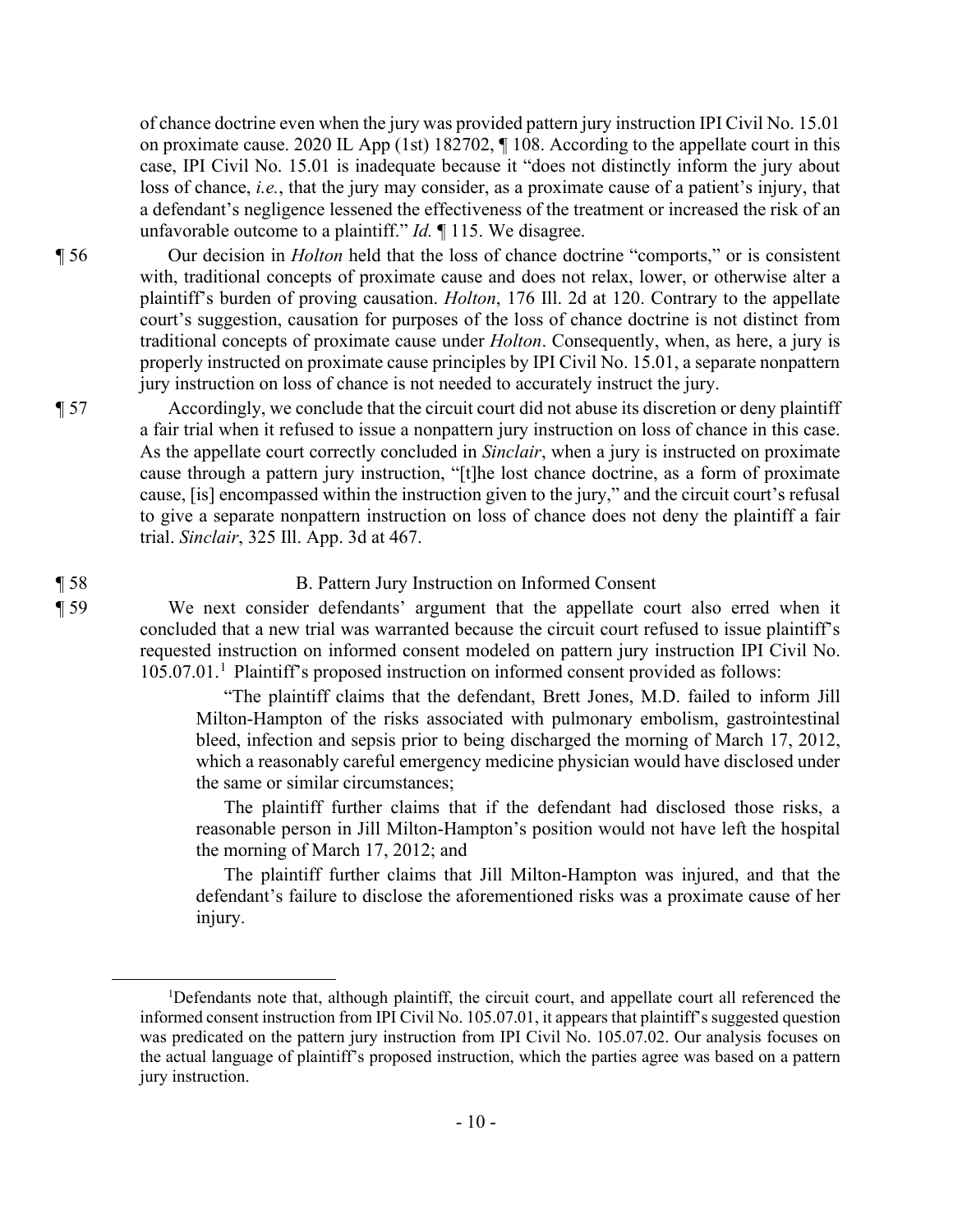The defendant denies that he failed to inform the plaintiff of those risks which a reasonably careful emergency medicine physician would have disclosed under the same or similar circumstances; denies that Jill Milton-Hampton was injured and denied any failure to disclose risks was a proximate cause of any harm or injury."

The circuit court refused to issue that instruction but allowed plaintiff to "add a line item in the issues instruction to talk about informed consent." In accordance with the circuit court's ruling, the jury was instructed, in relevant part, that "plaintiff claims that Jill was injured and sustained damage, and that the defendants were negligent in one or more of the following respects: \*\*\* Dr. Brett Jones failed to inform Jill of the risks of leaving the hospital."

¶ 60 Here, defendants argue that plaintiff's proposed instruction on informed consent was properly refused by the circuit court because her action did not constitute an informed consent claim. Defendants contend that an informed consent theory of liability is limited to cases when a patient gives consent to a medical treatment or procedure without being appropriately informed of the risks of that treatment or procedure, which was not present in this case.

¶ 61 Plaintiff responds that her proposed instruction on informed consent should have been given because, as the appellate court determined, the circuit court's issuance of a single-line instruction on Dr. Jones's duty to inform Jill of the risks of leaving the hospital "was an inaccurate statement of law" and "did not explain the elements of informed consent, including Dr. Jones's duty to disclose material risks." 2020 IL App (1st) 182702, ¶ 97. Citing this court's decision in *Schultz v. Northeast Illinois Regional Commuter R.R. Corp.*, 201 Ill. 2d 260, 273 (2002), plaintiff contends that a trial court must use an Illinois Pattern Jury instruction when it is applicable. Plaintiff contends, therefore, that the circuit court was required to use her proposed informed consent instruction modeled on an Illinois pattern jury instruction.

¶ 62 We agree with defendants that the circuit court properly determined that a pattern jury instruction on informed consent was not required in this case. Illinois law recognizes

> "four essential elements a plaintiff must prove in a malpractice action based upon the doctrine of informed consent: '(1) the physician had a duty to disclose material risks; (2) he failed to disclose or inadequately disclosed those risks; (3) as a direct and proximate result of the failure to disclose, the patient consented to treatment she otherwise would not have consented to; and (4) plaintiff was injured by the proposed treatment.' " *Davis v. Kraff*, 405 Ill. App. 3d 20, 28-29 (2010) (quoting *Coryell v. Smith*, 274 Ill. App. 3d 543, 546 (1995)).

¶ 63 Here, plaintiff has never alleged or presented any evidence on the third and fourth elements of an informed consent claim—that Jill consented to medical treatment without being adequately informed and that the treatment injured her. Similarly, plaintiff's proposed jury instruction did not identify any treatment Jill received or any injury she received from that treatment. Instead, plaintiff effectively advances an inverse theory of informed consent by arguing that defendants are liable for *not* performing additional medical treatment on Jill before she left the hospital. Plaintiff cites no authority recognizing those allegations as a legally valid claim under the doctrine of informed consent.

¶ 64 We also note that the circuit court instructed the jury that "plaintiff claims that Jill was injured and sustained damage, and that the defendants were negligent in one or more of the following respects: \*\*\* Dr. Brett Jones failed to inform Jill of the risks of leaving the hospital." In our view, this instruction accurately informed the jury of plaintiff's allegations regarding